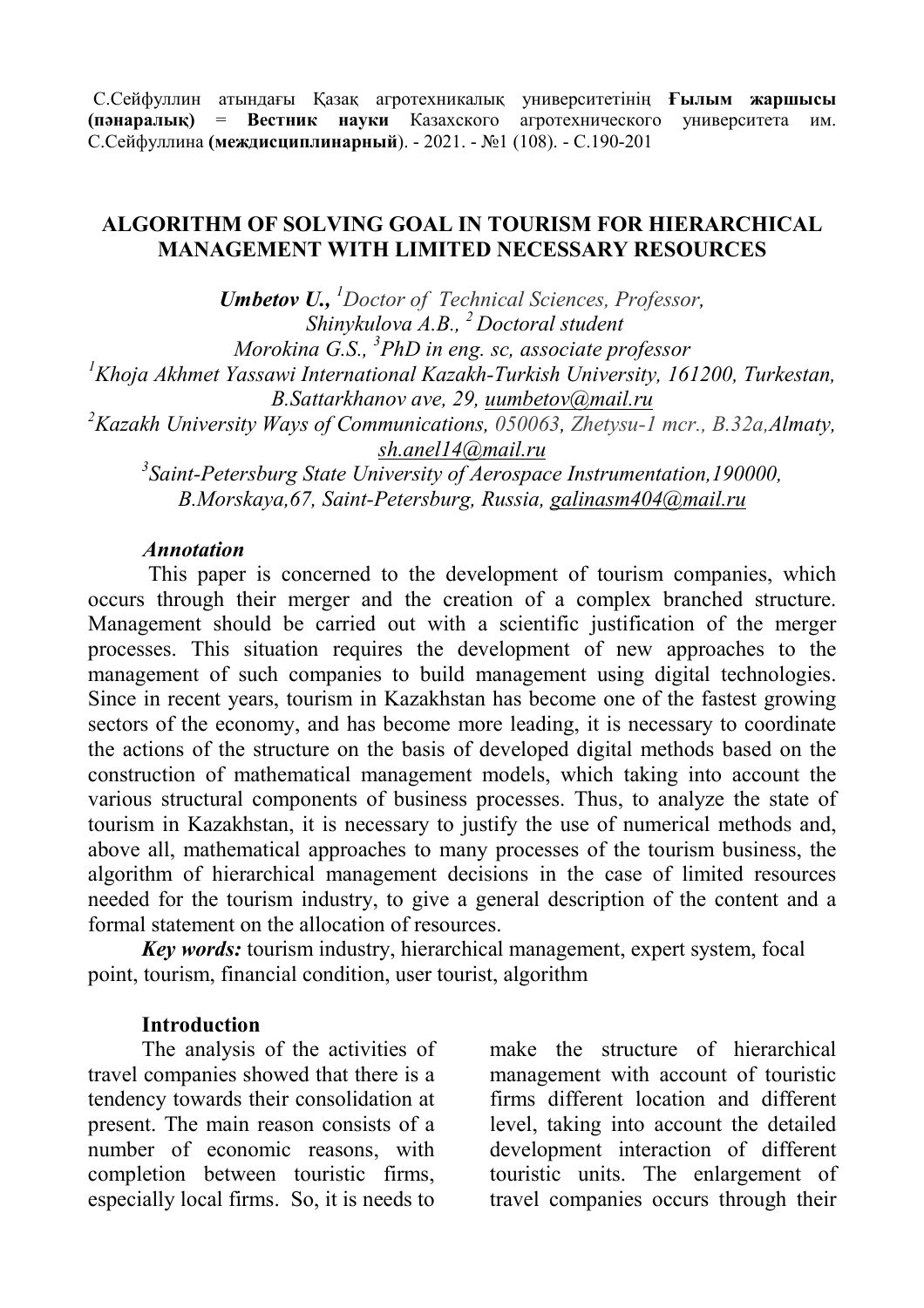merger and the creation of an extensive structure of agent networks, including regional structures, the acquisition and construction of hotels, sanatoriums, tourist centers, the creation of their own car parks, shops, clubs, fitness clubs, etc. In the context of the increasing complexity of the structure of developing companies, it is necessary to scientifically understand the ongoing processes and develop new approaches to managing such companies. It is possible through to the development of new digital technologies that will be created using detailed mathematical models based on the developed mathematical description. This will be done in this paper. In recent years, tourism in Kazakhstan has become one of the fastest growing sectors of the economy and has become more leading sector [1]. The analysis of the state of tourism in Kazakhstan is based on the use of numerical methods and, first of all, mathematical approaches to many processes of the tourism business, an algorithm for hierarchical management decisions in the case of limited resources required for tourism production. There is a general description of the content and a formal statement of resource allocation. This article discusses the two types of statements and makes a statement about the type and nature of the dependency required for the following evidence to be used to report. Using the established features and the general model of hierarchical management, the theorem on finding the sum under equilibrium conditions is proved [2]. The direction of resources management is divided into classes, and deterministic tasks are posed with a

known demand, a possible distribution of demand and dependent demand. The possibility of using different models for each class of tasks is analyzed and recommendations for their use are given. Tourism is a socio-economic system, production with links between its components. Thus, the successful functioning of the tourism industry is directly related to the quality of its financial and economic activities. It is important to make real economic decisions based on a comprehensive financial analysis [3]. The importance of financial analysis is increasing due to the availability of demand for indicators of examination results (including, of course, indicators of financial condition), not only by the leadership of the tourism industry, but also by its existing and potential partner tourists, customers, suppliers, etc.) [4]. The analysis of the state of financial security of the tourism industry is a very complex and timeconsuming hierarchical process, which can be characterized by two main aspects [5]: select a survey method that meets the needs of a specific tourist user, clarity of the possibility of integrating indicators of the financial condition of a tour operator by a tourist user. The first aspect ensures the completeness and transparency of decisions made as a result of establishing the impact on the assessment of the financial situation in practice [6]. The second aspect is reflected in the user's interpretation of the decisions made. Depending on the way it is presented, the user must be able to use the information according to his needs, and the user's needs should not be limited to the actual capabilities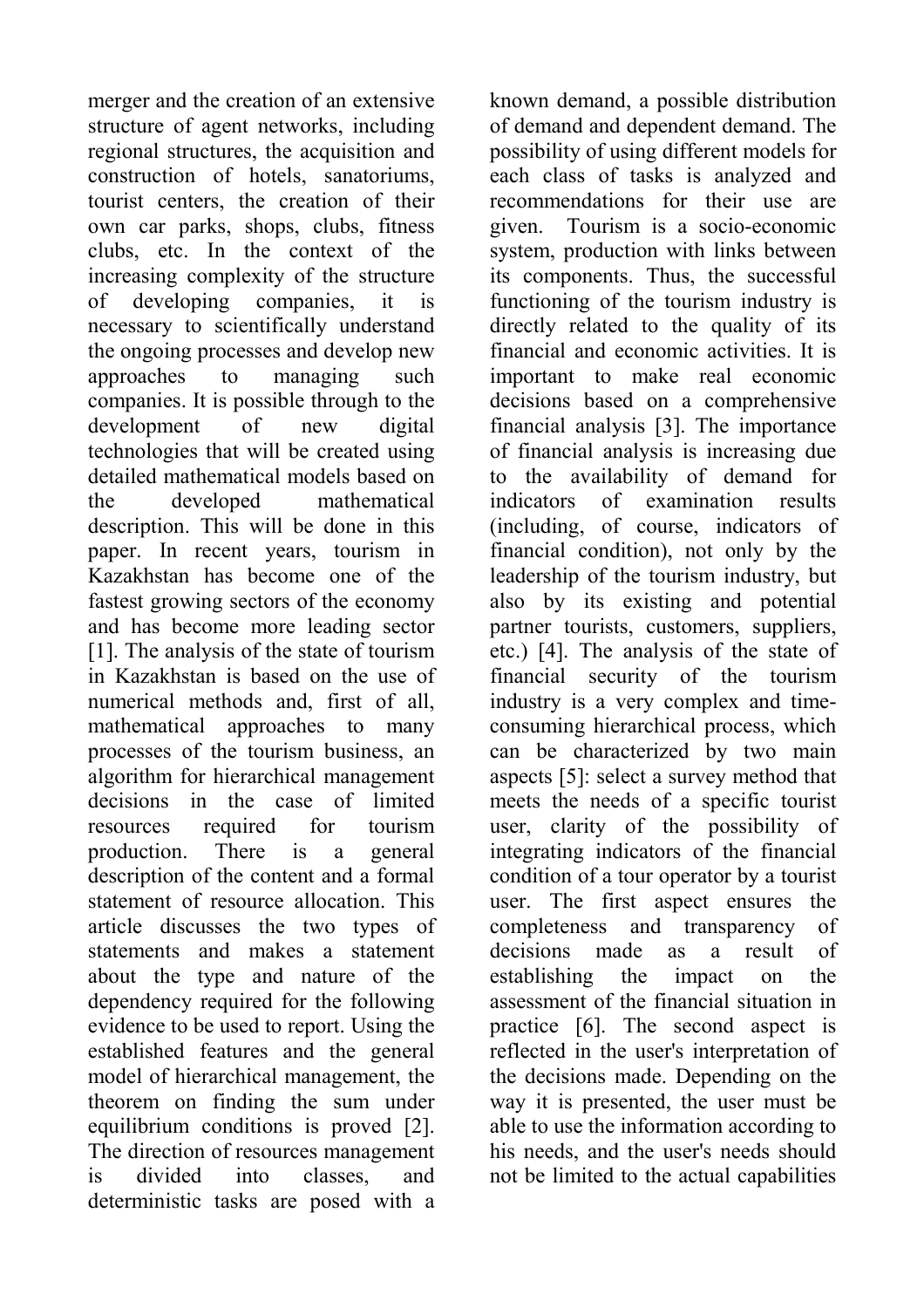## of production. The issues under consideration will be comprehensive. **Research methodology**

Let us formulate the main problems of managing complex organizational and economic systems in the tourism industry. To implement effective management of large tourism enterprises, it is necessary to use a systematic approach, considering such enterprises as complex systems. At the same time, it is necessary to solve a number of important problems of system analysis: carry out the optimal division of the system into subsystems, choose a method of decomposition management, determine the models of subsystems, develop effective algorithms for solving local problems and build a coordination procedure. Management problems for the objects under consideration are complex and diverse. Let us consider the hierarchy of such tasks in tourism [7]. At the first level of the hierarchy, it is advisable to distinguish four main areas of optimal management in the tourism business, which include tourism business planning, inventory management, mass service and transportation.

Each of the proposed directions consists of global and local tasks. Therefore, at the second level of the hierarchy, we define the classes of tasks for each of the selected areas [8]. The direction of tourism business planning includes the main task of management - the allocation of resources, as well as forecasting the flow of tourists to holiday destinations, including both inbound, domestic and outbound tourism. The direction of resources management can be divided into the following classes: deterministic problems with a known demand, with a probabilistic distribution of demand,

with a dependent demand. For each class of problems, it is necessary to analyze the possibility of using different models and give recommendations for their use [9]. Mass service in the tourism industry has a variety of different forms of implementation. For this reason, several classes of tourist flow management tasks can be distinguished: single-channel service, multichannel service, service tasks with an arbitrary distribution of input flows and flows for service. Transportation of tourists includes two main classes of tasks. The first class includes the determination of the optimal route for the tour being developed. The second class solves the tasks of implementing the optimal transportation of tourists.

At the third level of the hierarchy, the main types of tasks for each class are defined. The fourth level determines the methods for solving the tasks under study. Thus, the proposed hierarchical structure of management tasks determines the algorithm for studying complex systems in the tourism business.

One of the defining sets of issues that are considered at tourism enterprises are the tasks of distributing limited resources between individual subsystems. Here the concept of resources is used in the most general sense and can take various forms, such as financial, material, informational, etc. Recreational resources, which are necessary as a basis for the development of various tourist programs, are of great importance in the development of tourism. The characteristic tasks of using such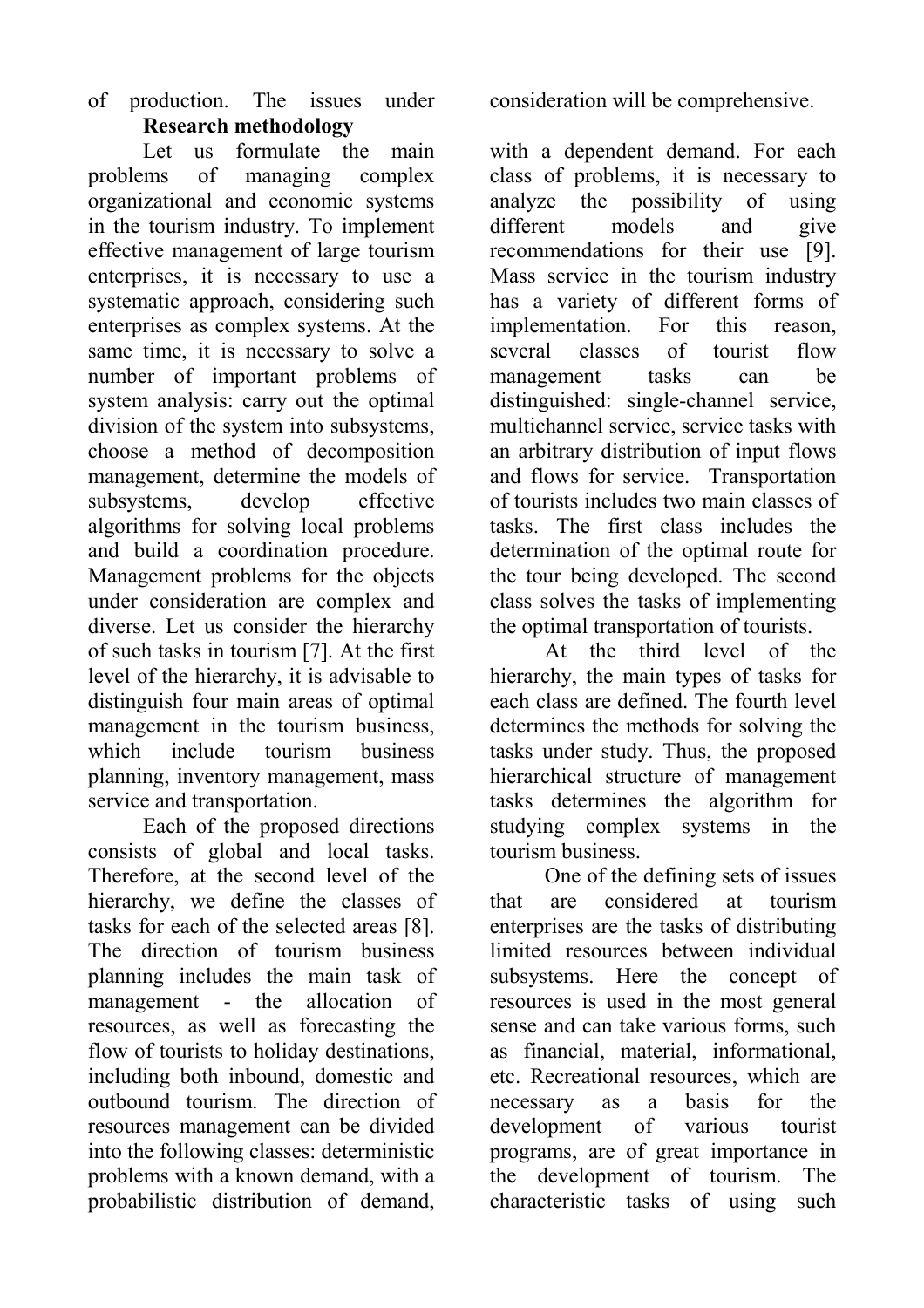resources are the tasks of determining the routes of tourist tours. For the recreational characteristics of a tourist

# **Main part**

The parallel structure of a multielement system [10] is considered, where each element performs some identical activities. The relationship between these subsystems occurs through a common input parameter  $X=(x_1, x_2, ..., x_n)$ , which is a certain resource, and through the output parameters  $Y=(y_1, y_2, \ldots, y_n)$ .

Consider a diagram of one element of such a systems, let the system consist of the  $i<sup>th</sup>$  subsystem. Here  $x_i$  is an input variable, a resource that is allocated for processing to the  $i<sup>th</sup>$ subsystem  $(i=1,2,...,n)$ ;  $y_i$ ; yi is a product that can be calculated based on the model of the relationship between *y*<sub>*i*</sub> with  $x_i$ *; u<sub>i</sub>* - some control action that is used to implement economic processes in the subsystem;  $y_i = f(x_i, u_i)$ - mathematical model of the i<sup>th</sup> element. Designating the amount of resources allocated to hierarchical tourism systems through the vector  $A=(a_1, a_2, \ldots, a_m)$ . In general, for such a complex system, there are global constraints in vector form  $\sum_{i=1} x_i \leq$ *n i*  $x_i \leq A$ 1 , where n is the total number of subsystems, A is the total resource that needs to be distributed between individual subsystems [11]. The total quantity of the output product can be presented as a sum  $Y = \sum_{i=1}^{n}$ *i*  $Y = \sum y_i$ 1 . There are various terms for determining the optimization criterion: benefit function, quality criterion, goal function, satisfaction function, and others. We

route, it makes sense to use expert assessment methods.

Mathematically, this planning tasks can be formulated as follows.

will use all these terms, considering them unambiguous.

The general problem of resource allocation can be formulated as follows.

It is required to find such a vector  $X^*=(x_1^*, x_2^*, \ldots, x_n^*)$  that satisfies the condition  $\sum_{i=1}^n x_i \leq$ *n i*  $x_i \leq A$ 1 , under which the goal function reaches its maximum value, that is  $\sum_{i=1}^{n} y_i \Rightarrow$ *n i i у* 1 max , the Managing action  $u_i$   $(i=1,...,n)$  allows the central body to influence subsystem, given its activity. Condition to the state  $\sum_{i=1}^{n} x_i \leq$ *n i*  $x_i \leq A$ 1 , in the general case is a nonstrict inequality, however, most often in the tasks under consideration, strict equality is satisfied, since if an inequality is specified, then an undesirable remainder of some resource may arise. The tasks set belongs to the class of static optimization nonlinear programming tasks, since it assumes that X and Y either do not depend on time, or are considered at a certain time interval [0, T], where these variables can be considered unchanged.

For organizational and economic systems, various economic categories can act as goals, such as a minimum cost or a maximum income from the sale of products and (or) services. In the tourism industry, target functions can also be the quality indicators of tourist service. We will consider a limited resource as a scalar value, that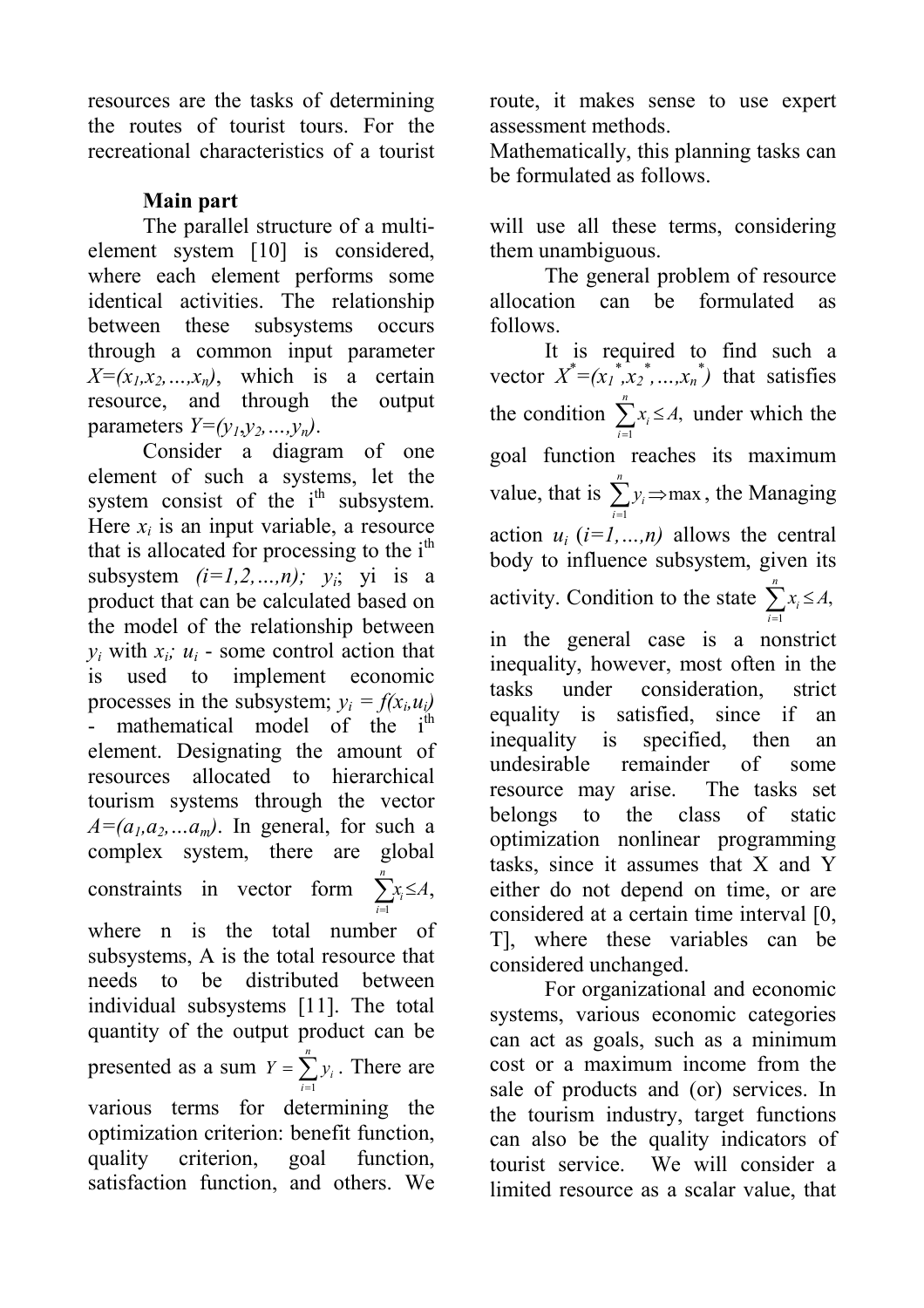is, one specific type of resource, for example, finance, office equipment or specialist managers, etc. In the case when it is necessary to distribute several types of resources, it is required to solve a more complex vector tasks.

In addition to global restrictions, there are restrictions specific to each individual subsystem. They are determined by the availability of their own resources, the peculiarities of technological methods of production, the production conditions of each subsystem, etc. Without specifying local constraints we write them in

general form as  $x_i \in Q_i$   $i = \overline{1, n}$ , where  $Q_i$  is an admissible set of local constraints of the  $i<sup>th</sup>$  subsystem.

Thus, the task of allocating limited resources can be formulated as the following mathematical programming task W: to find a resource allocation plan, i.e. a set of vectors  $x_1, x_2, \ldots, x_n$ , which delivers the maximum of the objective function  $G(x_1, x_2,...,x_n)$  = max; when fulfilling the conditions

$$
x = (x_1, x_2, ..., x_n) \in Q_0 = \{x : \sum x_i \le A, x_i \in Q_i, \ i = \overline{1, n}
$$

In most practical cases, it is not possible to solve the task W directly, since this approach does not take into account the existing management structure and the interests of the subsystems that use the allocated resources in the course of their economic activities [12]. For this reason, the subsystems are not interested in the implementation of the decisions made, and therefore the distribution plan, determined without taking into account the interests of consumers, cannot be implemented in specific conditions. The interest of the subsystems is a reflection of the factor

*i* Since this task was compiled taking into account only local constraints, it is natural that when resources are scarce, applications can significantly exceed the amount of resources distributed, which is confirmed by our research of resource allocation tasks in ACS at various levels. Now, suppose that the

of modern market relations in the production sphere. Let the objective function of the  $i<sup>th</sup>$  subsystem be described by the scalar function  $f_i(x_i)$ , which we will call the local objective function (LOF). For the distribution task, such an objective function can be, for example, the volume of output, the profit of a subsystem, which depend on the amount of resources received. Then the task of the ACS to determine the demand of the  $i<sup>th</sup>$  subsystem in resources (drawing up) of the application can be represented as the task of maximizing the LOF taking into account local constraints, i.e.

#### *x* max  $f_i(x_i)$ ;  $x_i \in Q_i$ .

coordinating body (CB) acts on the subsystems in the preparation of applications by introducing additional restrictions for each of them. In other words, the  $CB$  informs the  $it<sup>h</sup>$ subsystem some managing parameters  $U_i$   $i = \overline{1, n}$  and the subsystem, when drawing up requests for the allocated resource, must take into account not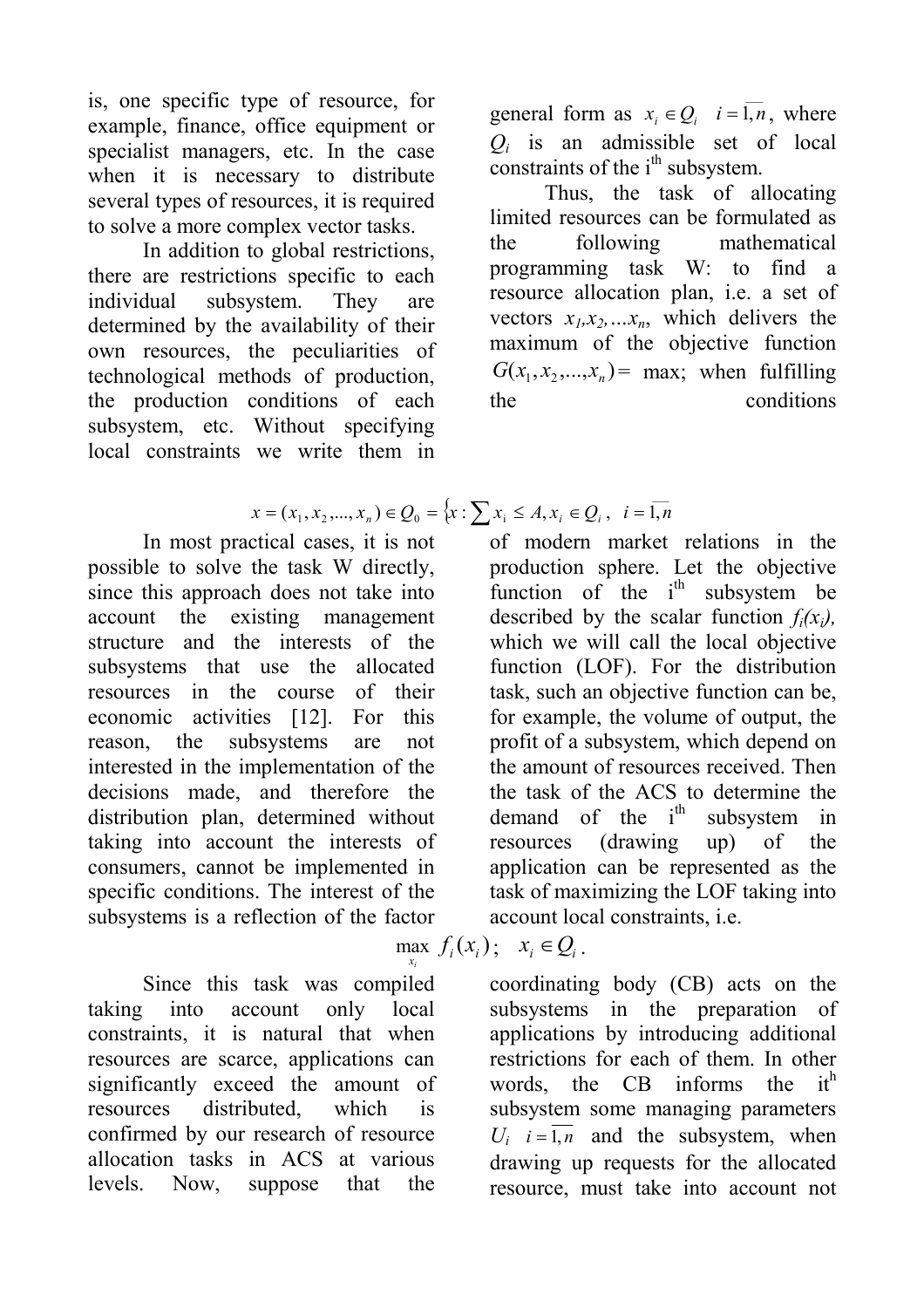only local, but also additional constraints determined by the values of the parameters *{Ui}*.

Then the task of the  $i<sup>th</sup>$  subsystem can be denoted by  $\Lambda_i$  (U<sub>i</sub>) and represented as  $\max f_i(x_i)$ ;  $x_i \in \overline{Q_i}(U_i)$ , where  $\overline{Q}_i(U_i)$  is the set of local and additional constraints of the i<sup>th</sup> subsystem. The managements  ${U_i}$  set by the CB must correspond to the actual scarcity of resources and the goal that the CB faces in the allocation. Thus, the task of allocating limited resources can be formulated as follows.

The coordinating body must find such values of the managing parameters  $\{U_i^*\}$ , for which the resource allocation plan determined by the subsystems as a result of solving tasks  $\{Ai(U_i)\}$ , satisfies the global constraints and maximizes the objective functions, i.e. is a solution to the task W. The solution of the formulated task can be carried out only by organizing multiple exchange of information between subsystems and the central body, as a result of which the resulting distribution plan will correspond to the solutions of local and global tasks. With this approach, the task of allocating limited resources will be solved at two levels of the hierarchy, which reflects the existing management structure that implements the solution of the task under consideration in industry. In this case, the resource allocation plan is determined by the subsystems themselves as a result of solving local tasks and, therefore, will satisfy their interests. The coordinating body develops management actions in accordance with global constraints and the purpose of the distribution.

This approach to solving management tasks is usually called a decentralized or decompositional management method. Note that such a control system is analogous to a feedback control system, in which the variables *{Ui}*, act as a control action, and the output variable is a set of vectors  $x_1x_2,...,x_n$ . The management object in this system is a set of subsystems, the behavior of which is described by the solution of the set of extreme tasks  $\{\Lambda_i(U_i)\}\$   $i = \overline{1, n}$ , and the management body of the CB is the ACS, which implements the solution of the distribution tasks.

Similar analogies can be extended to other concepts that characterize management systems, in particular, the concept of system equilibrium and its stability. However, to explain these concepts in the management systems of industrial complexes, a more precise definition of all components of the task under consideration is necessary, which will be done in the subsequent sections of the work.

Thus, we considered one very common and typical production task and noted the important features associated with its solution in the ACS. These features, first of all, include the existence of global and local tasks, as well as the iterative nature of obtaining the desired solution. As will be shown below, these features are typical for most other management tasks of a complex organizational and economic organizational system of tourism. The tasks of optimal resource allocation, for the solution of which it is advisable to use a hierarchical approach, are encountered in practice quite often. So, in relation to the complex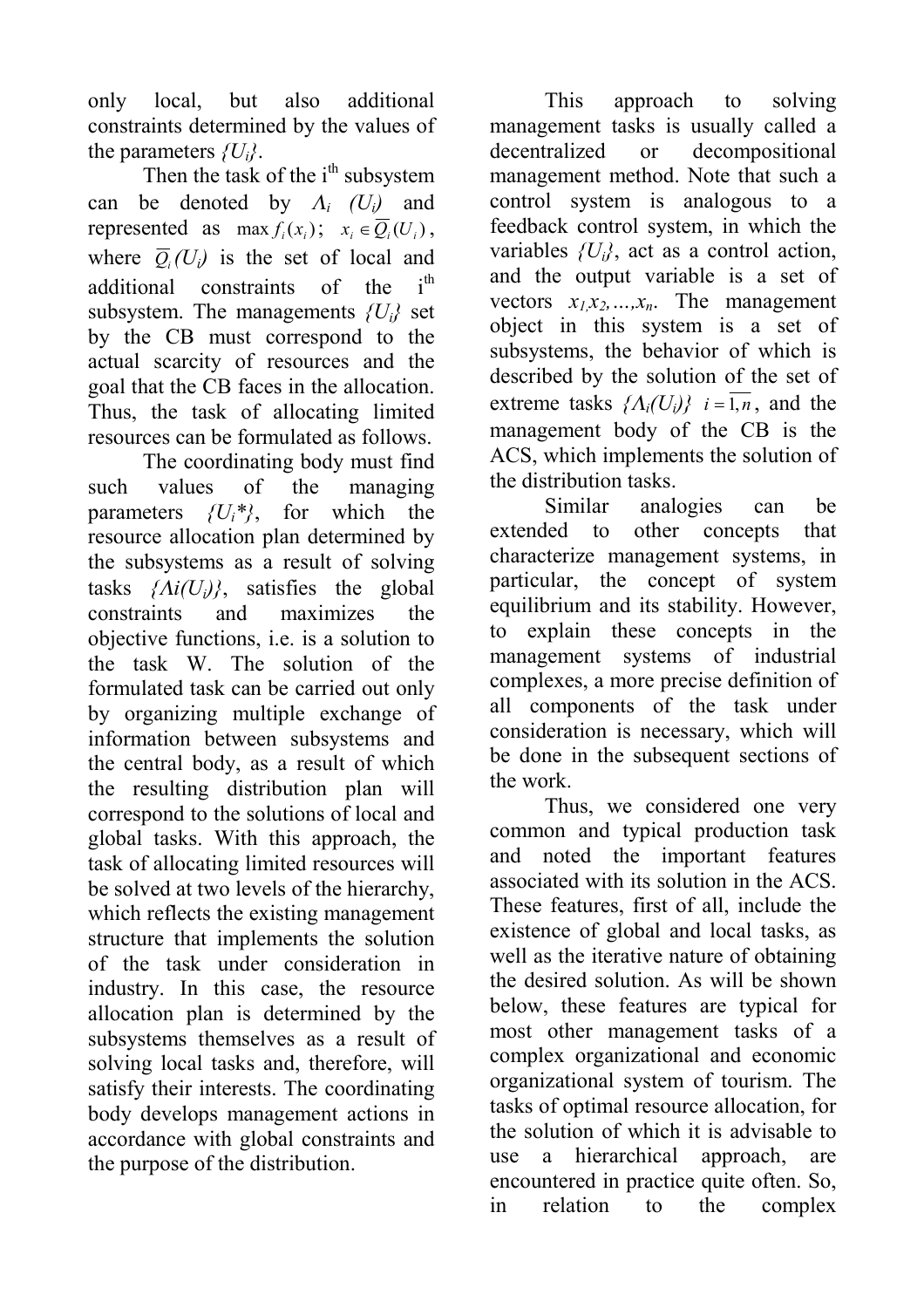organizational and economic systems, which are considered in this work, they can be attributed to the main of the typical tasks of the ACS. At the same time, similar tasks are common in other industrial and technological complexes [13]. Such tasks are among the tasks of organizational management of production. However, they are also relevant for the optimal allocation of resources in tourism. In particular, in cases where it is necessary to distribute several types of raw materials or prepack products between the processing and service industries related to the service of the tourist complex. In this sense, it is a

The Yana decomposition method was used to solve the original distribution task. In this case, to solve local tasks, either the golden section method or the scanning method was used. The choice of a specific method is carried out when assessing the type of functional dependence that describes the experimental data for a specific type of cost.

This tactic of solving the cost optimization task allows you to quickly approach the point of global solution compared to simply scanning the entire area of acceptable solutions. It should be noted that in this task one more important task arises, which can be overcome when using decomposition methods - this is the need to look for integer solutions [14]. There is a whole class of integer programming tasks where some, and possibly all, of the variables must be integer. It can be assumed that the integer programming task can be solved without taking into account the integer conditions, and then the resulting solution can be rounded

generalization of the well-known task of load distribution between parallel operating units. To solve the task of resource allocation using a hierarchical approach, experimental studies were carried out using the example of the task of optimal cost allocation. In the general case, experimental data on the distribution of costs of three types *(хi*) by months are given. It is required to find the minimum total costs  $(X)$  and the corresponding value of the argument (m) with the condition that the total costs are a scalar quantity, i.e. they can only be calculated as an algebraic sum of the individual cost elements

 $X = x_1$  *(m*) +  $x_2$  *(m)* +  $x_3$  *(m)* 

with excess or deficiency. This results in some integer solution. However, using this approach requires checking the acceptability of the obtained solution. In practice, we can conclude that this method can be used when the values of the variables are so large that round-off errors can be neglected. However, when solving tasks in which integer variables take small values, rounding can lead to an integer solution that is far from the true optimum. In addition, when solving tasks of large dimensions, this method requires too much computer time. For example, if the optimal solution to a lowdimensional task (for two variables) has the form  $x_1 = 3$ , 4;  $x_2 = 4.5$ , then to obtain an approximate optimal integer solution, it is necessary to consider four options  $(3, 4)$ ,  $(3, 5)$ ,  $(4, 4)$ ,  $(4, 5)$  and choose among them an acceptable point with the best value of the target functions.

It should be noted that if the task has 10 integer variables, then it is necessary to consider  $2^{10} = 1024$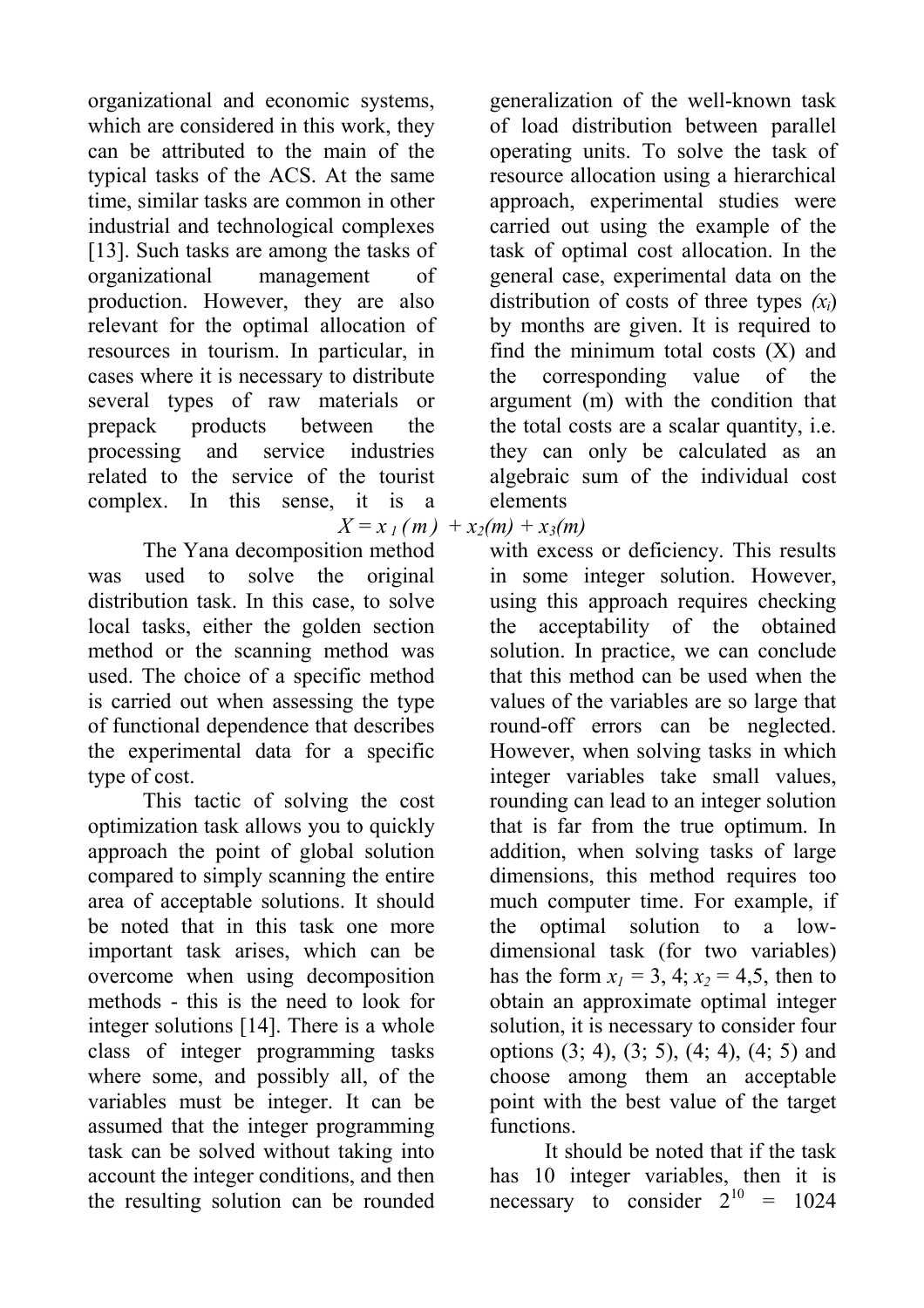solution options, but even considering all options does not guarantee an optimal integer solution to the task. In some cases, the value of one of the variables may differ by more than one in one direction or the other, while the value of the other variable may differ by the same number in the opposite direction. The branch-and-bound method is widely used to solve integer programming tasks in most commercial programs. The method is essentially an efficient enumeration procedure for all feasible integer solutions. Thus, if we solve this task using a general approach for solving integer programming tasks, it is necessary to enumerate many options, while obtaining an exact and unique solution is not guaranteed.

The program for choosing the optimal distribution developed on the basis of the above algorithms consists of two modules. The first is the implementation of the method of quadratic approximation and serves to solve local tasks. It includes a block for checking the set of feasible solutions to tasks and a block for evaluating the search efficiency. The second module is designed to solve a global task, the coordination parameters are changed taking into account the set of admissible management. The stopping conditions in this program are the receipt of such a value of the global criterion that cannot be improved in three subsequent iterations.

Based on the results of a series of calculations using the developed program, it can be concluded that the method of solving the task of optimal distribution using decomposition allows obtaining a stable solution. The decomposition of the cost allocation task allows, when solving local tasks,

not to take into account the integer condition of variables, and at the last stage, with the already found global optimum, to carry out the rounding operation. Such a procedure greatly simplifies the general solution, and a computational experiment has shown that in this case a stable global solution is guaranteed.

The simplest case of scalar problems arises when the functions  $y_i =$  $f(x_i)$ ,  $i = 1, 2, \ldots, n$ , are linear functions. For the case when resource X is a scalar value, this task has an elementary solution, which can be described by a simple algorithm:

1. a subsystem is found in which the output is maximal at given values of X,

2. the next subsystem is selected for which the output from the remaining subsystems is maximal,

3. the next subsystem is selected according to the same rules, etc.

The choice is made until the worst subsystem in the sense of the chosen criterion remains. In this case, the condition is checked at each step. This task can be written in terms of linear programming as follows. It is required to find non-negative values of the variables  $x_1$ ,  $x_2$ ,  $x_n$ , which optimize the objective functions  $y_i = f_i(x_i)$ . In this case, the restrictions on the resources used must be met. Consider an algorithm for allocating resources between parallel subsystems with linear objective functions. Let  $f_i(x_i) = a_i x_i + b_i$ ,  $i=1,2,...,n$ , and the general optimization criterion is an additive separable function. Then the task is to determine the maximum of the global linear objective function  $(X^0)$  = max $(\sum a_i x_i + \sum b_i)$ <sup>0</sup>) = max( $\sum_{i=1}^{n} a_i x_i + \sum_{i=1}^{n} a_i$  $= max(\sum_{i=1}^{n} a_i x_i +$ *i n*  $F(X^0) = \max(\sum_{i=1}^{n} a_i x_i + \sum_{i=1}^{n} b_i)$ , when resource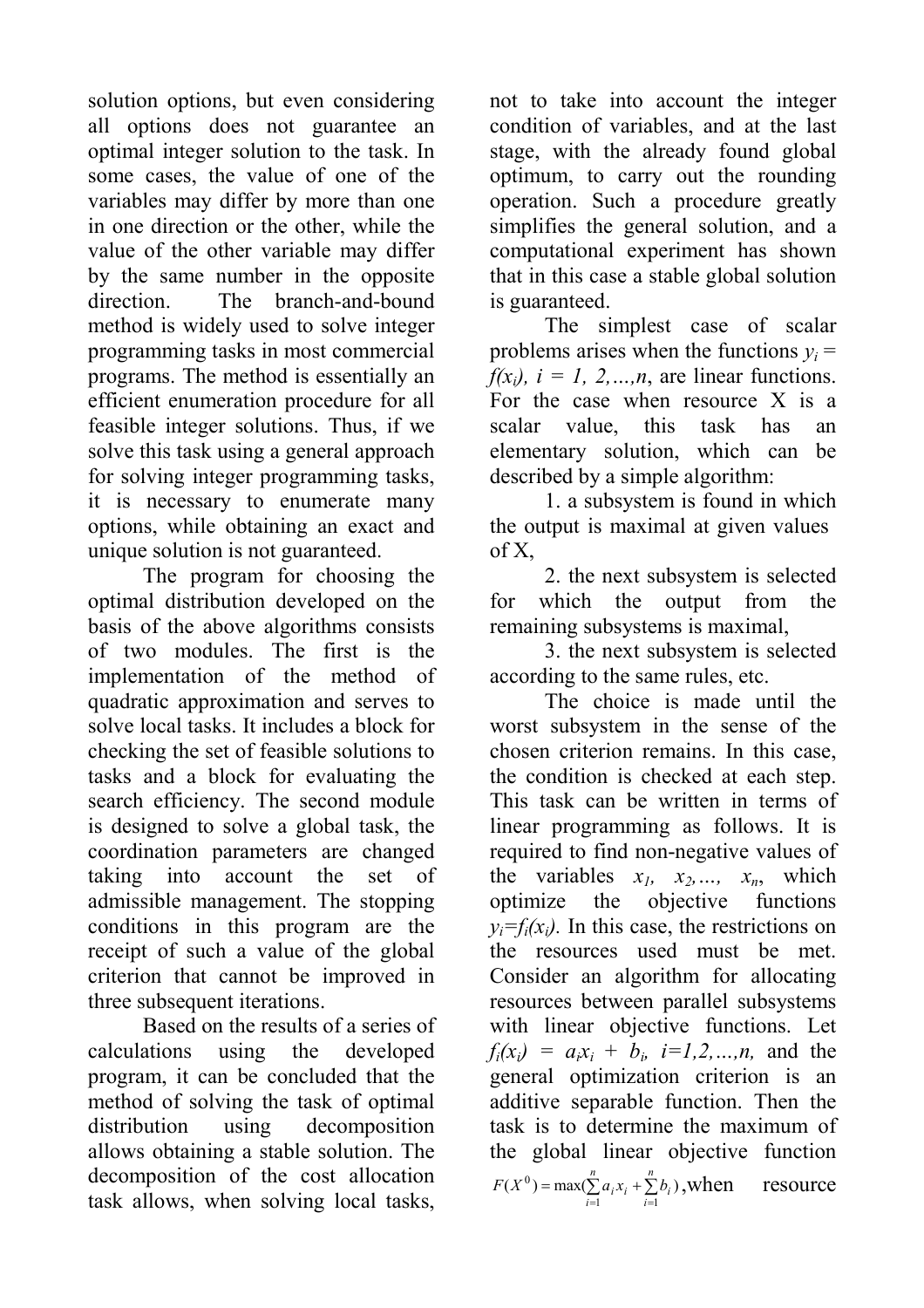constraints are fulfilled  $\sum_{i=1}^{n}$  $\sum_{i=1}^{n} x_i - X^0 =$  $\sum_{i=1}$   $x_i$   $-X$  $0 = 0$  and technological constraints  $x_{\text{imin}} \leq x_i \leq x_{\text{imax}}$ или  $x_{imi}$  *-*  $x_i \leq 0$ ,  $x_i$  *-*  $x_{imax} \leq 0$ . This task can be solved by linear programming methods. However, Minsker's book proposes a simpler algorithm that takes

into account the specifics of the task. To do this, we assign numbers to the subsystems in ascending order of the coefficients  $a_1 \le a_2 \le a_3 \le a_n$  and distribute the resources as follows:

$$
x_1 = x_{1\min}, \quad x_2 = x_{2\min,\dots}, \quad x_{i-1} = x_{(i-1)\min},
$$

$$
x_i = X^0 - \sum_{j=1}^{i-1} x_{j\min} - \sum_{j=i+1}^{n} x_{j\max} x_{i+1} = x_{(i+1)\max} \dots x_n = x_n \max
$$
(1)

Moreover, the fulfillment of the optimality condition is obvious. It can be shown that this distribution is optimal. Let  $k > i$  and  $l < i$ . Let us transfer a part of the resource  $\Delta x$  from the  $k<sup>th</sup>$  subsystem to the  $l<sup>th</sup>$  subsystem. This will change the global objective function  $\Delta F(\Delta x) = (a_1 - a_k) \Delta x$ . Since  $a_l$ lue oriterion value will decrease, i.e. distribution is optimal. The algorithm for optimal resource allocation can be represented as follows:

1. Distribute resources between subsystems as much as possible, that is, put  $x_i = x_i_{max}$  and check the condition.

2. Reduce the amount of resources for the first subsystem until the condition of optimal distribution is fulfilled. Then either the condition  $x_{lmin}$  $\leq x^{\circ}$ <sub>*l*</sub>  $\leq x$ <sub>*lmax*</sub> is satisfied or the condition  $x_{1min} - x^{\circ}$  *z*  $\leq 0$  is violated. We accept  $x^{\circ}$ *1*   $= x_{Imin}$ , then the optimality condition is not yet satisfied.

3. Reduce the amount of resources for the second subsystem according to the rule described in paragraph 2, etc.

More complex tasks of mathematical modeling, when mathematical models are nonlinear functions. If at least one of the

functions  $v_i = f(x_i)$ ,  $i = 1, 2, ..., n$ , describing the object, is nonlinear, then we have a nonlinear programming task. To solve such problems, both analytical methods, such as the method of indefinite Lagrange multipliers, and various numerical methods can be used. These circumstances make it actual to create a system of complete and reliable financial analysis based on economic and mathematical methods that comprehensively assess the financial condition of production. At the same time, important concepts need to be introduced that describe the principles of hierarchical management.

The aim of the work is to create an expert system based on a hierarchical model for managing the financial analysis of tourism production, based on economic and mathematical methods. It provides a comprehensive test and assessment of the main aspects of the financial performance of the tourism industry.

To achieve this goal, it is necessary to solve the following theoretical and practical issues in the work:

- analysis of generally accepted methods for assessing the financial condition of the tourism industry;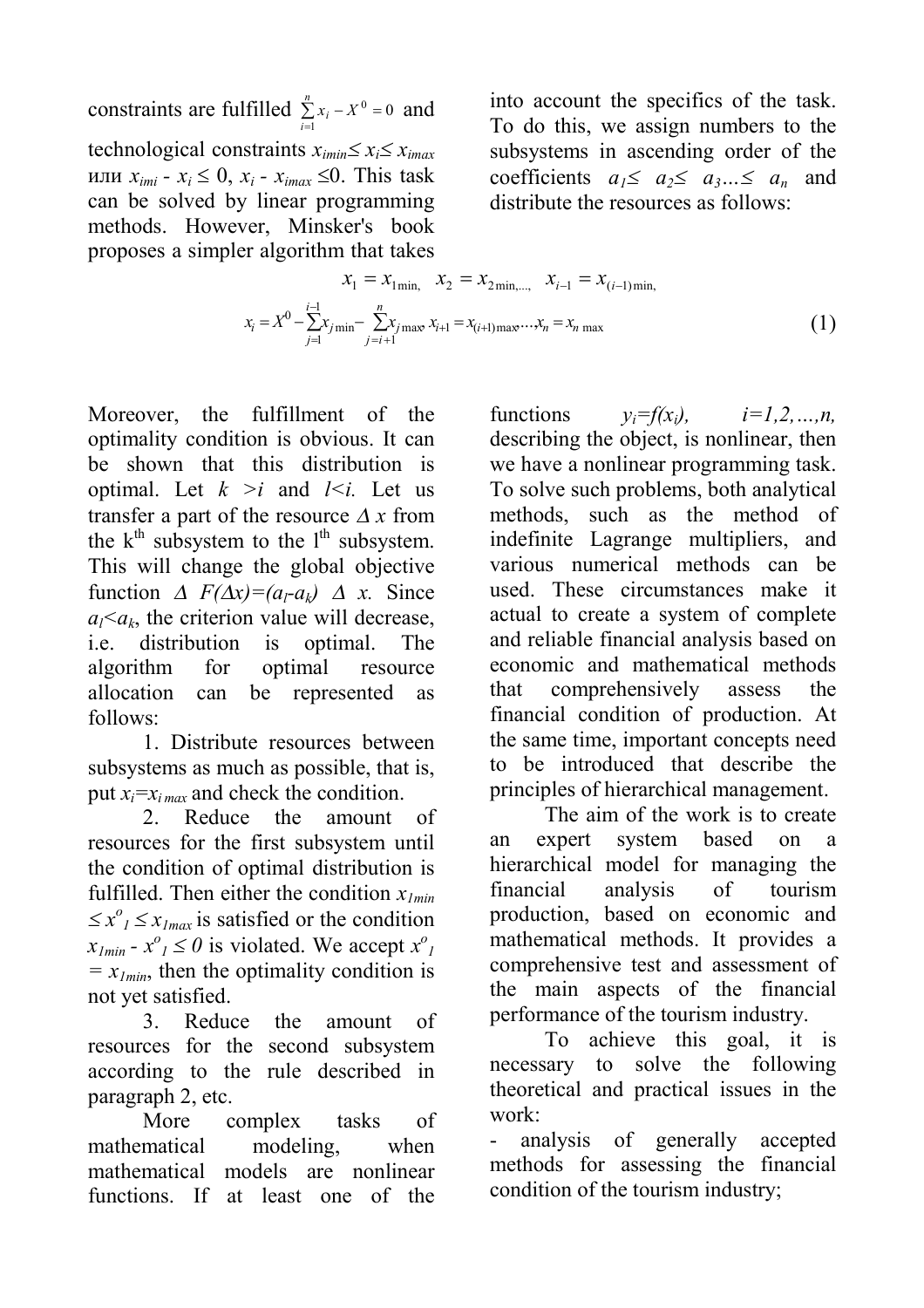- justify the need for methods that analyze the financial condition of the tourism industry and provide comprehensive solutions that can meet the needs of the main types of users;

- selection of indicators of the financial state of tourism production and determination of methods for their assessment;

- justification of the need to use an expert system for a qualitative assessment of the financial condition of the tourism industry;

- analysis of methods for filling in undefined areas of the database used in the analysis of the financial condition of the tourism industry;

- development of conceptual and mathematical models for the analysis of the financial condition of the tourism industry;

- development of methods for presenting expert decisions at different levels of analysis of the financial condition of the tourism industry;

- development of algorithms for combining solutions obtained at different levels of the hierarchy, and creating a database;

- creation of a hierarchical architecture of an expert system for analyzing the financial condition of the tourism industry and assessing its effectiveness.

In this regard, let us analyze the hierarchical management models considered in the financial analysis of tourism production [7], using the example of the distribution of raw materials and substances that require additional production costs in the case of limited resources for a particular direction of tourism production.

Considering the important concepts that characterize the principles of hierarchical control [8], we will consider the basic rules and algorithms of hierarchical control associated with decision and equality in hierarchical systems.

Introducing functional notation,  $f_i(x_i)i=1,\ldots$ , *n* we draw the following conclusions about the objective functions and the set of necessary solutions:

-each system component of the hierarchical structure corresponds to only one circular objective function  $f_i(x_i)$  *i*=1, ..., *n*, constant function;

- the objective function  $f_i(x_i)$ *i=1,…, n* is continuous on intervals, and its graph  $R_+^m$  is bent upward;

 $-i$ f  $x > y, x, y \in X$ , then  $f_i(x) > f_i(y)$ *i=1,…, n*.

-necessary financein the interval  $Q_i$ , *i*=1, ..., *n*, the technological set in  $R^m$ is a closed set with a zero element.

If  $x_i^* \in Q_i \ i=1,...,n$ , are the selected elements of the calculation of the required turnover  $u = {p, s}$  for the provision and management of tourism production [9], which satisfies the allocated budget limit, then let us consider the function z (p, s), which characterizes the relationship with this set [10].

This function is called the demand function z (p, s) and is used to describe the specifics of each component of the system and the consumer association in a hierarchical structure. It is also determined by the following formula:

$$
z(p,s) = \left\{ x : x_i^* = Arg \max f_i(x_i(p,s)), \sum_{j=1}^m p_j x_{ij}^* \le s_i, x_i^* \in Q_i \mid i = 1,...,n \right\}
$$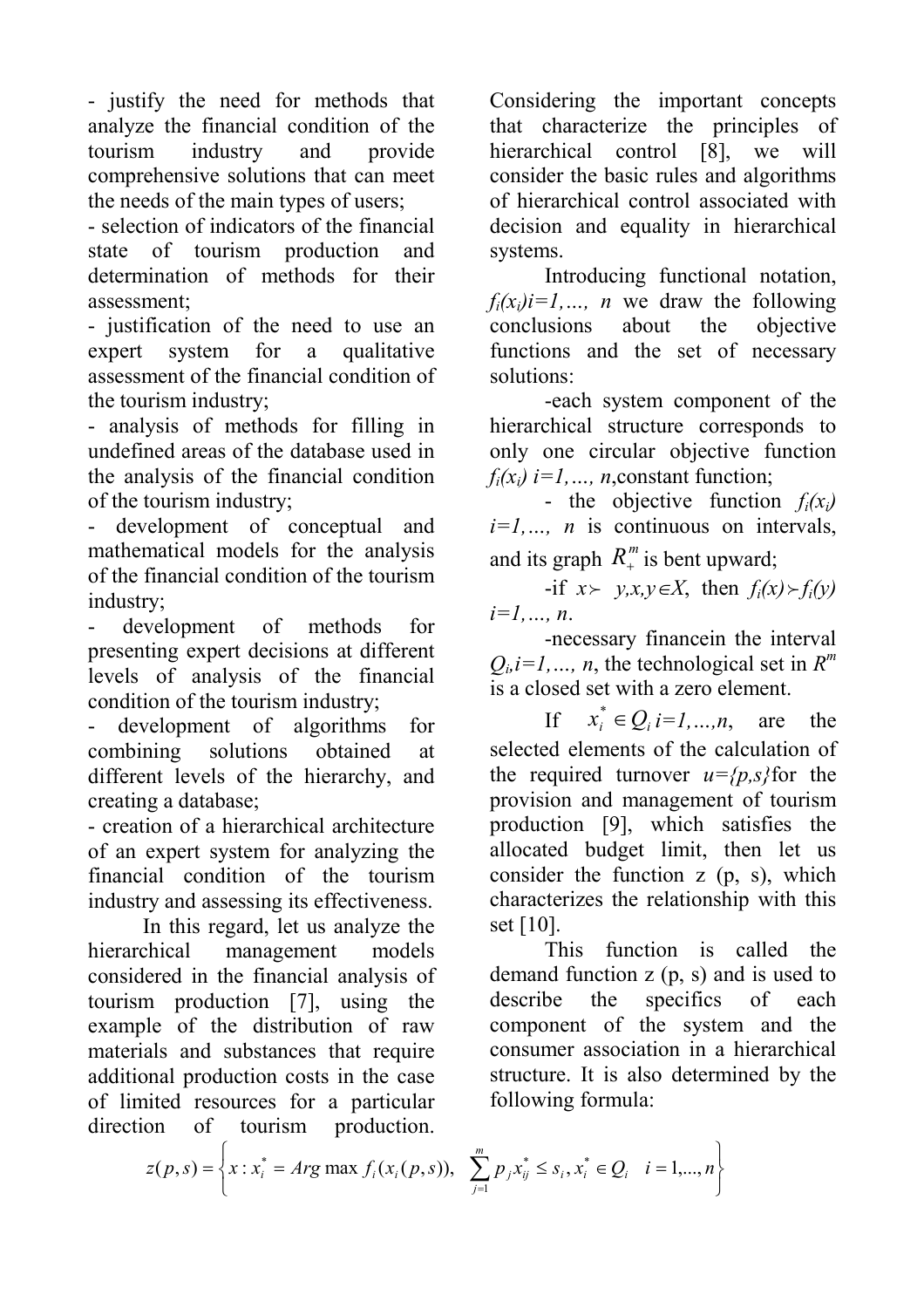Next, let's focus on describing and exploring the resource allocation model used in relation to the branched hierarchical management process.

Suppose we find a set of vectors describing the equilibrium state of the system  $p^*, y_1^*, y_2^*, ..., y_n^*$ 2 \* 1  $p^*, y_1^*, y_2^*, \ldots, y_n^*$  that determines the quantitative production plan for tourism production  $\Lambda$ <sub>o</sub>, which is a solution to the problem that

$$
\Phi_1(y_1, y_2, ..., y_n) = \sum_{i=1}^n f_i(y_i) \to \max_{y}
$$
 (2)

$$
y = (y_1, y_2, ..., y_n) \in G_0 = \left\{ y : \sum_{i=1}^n h_i(y_i) \le A, \quad y \in G = G_1 \cdot ... \cdot G_n \right\}
$$
 (3)

Where the quantitative price vector  $p^*$  is the Lagrange multiplier.

$$
\sum_{i=1}^{n} h_i(y_i) \le A \text{ solution } \Lambda_0.
$$

Hereinafter, we call the function  $F(y_1, y_2, ..., y_n)$ , the equality objective function (EOF).

Let us consider the problem  $\Lambda_i(p^*)$ . According to the definition of the equilibrium problem  $y_i^*$  $y_i$ <sup>\*</sup> is the solution to this problem, we write the following concept:

$$
f_i(y_i^*) - (p^*, h_i(y_i^*)) \succ f_i(y_i) - (p^*, h_i(y_i))
$$
\n(4)

For all types in  $y_i \in G_i$  taking into account (3), (4) inequalities, adding according to *i* and taking into account that on the right and on the left  $(p^*, A)$ , we obtain:

$$
\sum_{i=1}^{n} f_i(y_i^*) - (p^*, \sum_{i=1}^{n} h_i^*(y_i^*) - A) \ge \sum_{i=1}^{n} f_i(y_i) - (p^*, \sum_{i=1}^{n} h_i(y_i) - A)
$$
 (5)

According to the definition of equality  $y^* = (y_1^*, y_2^*, \dots, y_n^*) \in G_0$ 2 \* 1  $y^* = (y_1^*, y_2^*, \dots, y_n^*) \in G_0$ , since it can be written like this:  $\sum h_i(y_i^*) - A \leq 0$  $\sum_{i=1} h_i(y_i^*) - A \leq$ *n i*  $h_i(y_i^*) - A \le 0$ . We obtain these inequalities by multiplying each positive vector  $p > 0$  by:  $(p, \sum h_i(y_i^*) - A) \le 0$  $\sum_{i=1} h_i(y_i^*) - A \leq$ *n*  $p, \sum h_i(y_i^*) - A \leq 0$ .

*i* At the same time, according to the definition of equality ( $p^*$ ,  $\sum h_i(y_i^*) - A = 0$ \*,  $\sum_{i=1}^{8} h_i(y_i^*) - A$ ) = *n i*  $p^*$ ,  $\sum h_i(y_i^*) - A$  = 0 equality must be performed. Then one more part can be added to inequality (5) and it can be written as:

$$
\sum_{i=1}^{n} f_i(y_i^*) - (p, \sum_{i=1}^{n} h_i(y_i^*) - A) \ge \sum_{i=1}^{n} f_i(y_i^*) - (p^*, \sum_{i=1}^{n} h_i(y_i^*) - A) \ge
$$
\n
$$
\ge \sum_{i=1}^{n} f_i(y_i) - (p^*, \sum_{i=1}^{n} h_i(y_i) - A)
$$
\n(6)

for all  $y \in G_0$  sets. Thus, inequality (6)  $\{p^*, y^*\}$  shows that the set of vectors $\Lambda_0$ , the problem is a saddle point of the Lagrange function, which indicates that  $y *$  is a solution to the problem based on the algorithm for

solving the Lagrange problem. This relationship between balance and efficiency leads to the following conclusions. If the task of the Coordination Center (CC), which manages the optimal functioning of the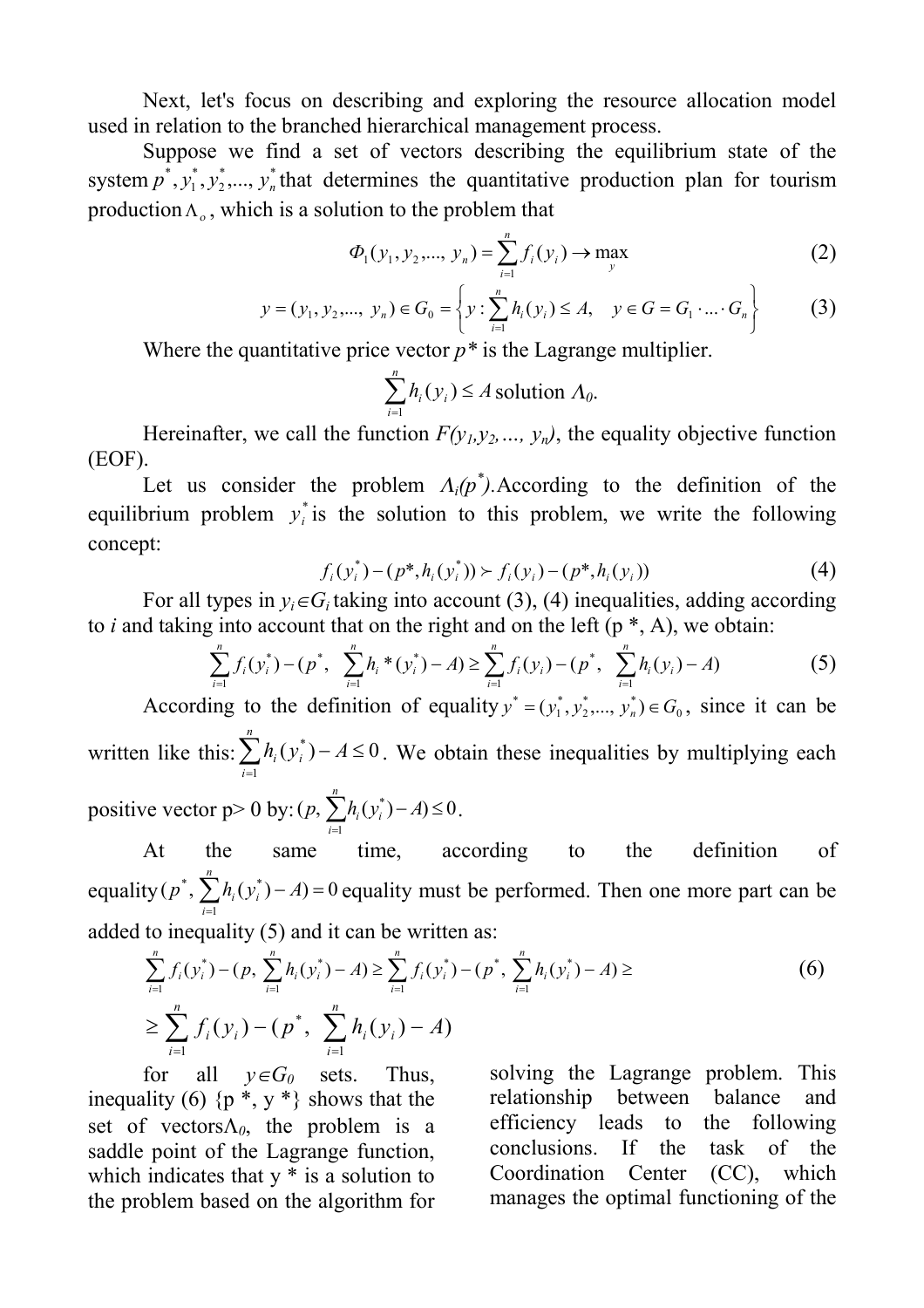hierarchical management system, is to determine the production plan that will increase the income of the system, then the CC can do this in a distributed manner. Management with such an effective plan is determined by actions within the upper hierarchy, while the CC can perform management functions by changing the cost of resources allocated as a result of interactive communication with parts of the system or groups at the lower level of the hierarchy, or by changing resource allocation tactics. It should be borne in mind that such a product release plan and effective coordination of production is beneficial not only for the CC, but also for each department, which is part of the entire system and creates the structure of this system. Thus, each system operates on the basis of the instructions of the focal point, which directs the optimal functioning

# **Discussion of the received data**

An algorithm for seeking equality of interests, which is interesting from the point of view of economic content, is considered in [18]. This algorithm is conventionally called "auction".

Its essence is that CC voluntarily allocates resources within the system to implement a global limit. The task of the system participants is to determine a production plan that will increase the income of those in the system, taking into account the allocated funds. Conventionally for the i-th system, the following can be determined:

$$
f_i(y_i) \to \max_{y_i}, y_i \in G_i,
$$
  

$$
h_i(y_i) \le x_i,
$$

where  $x_i$ , is the number of identified resources in the i<sup>th</sup> system.

of the hierarchical control system and seeks to implement it.

We have developed algorithms presented in models [15], which allow us to implement in practice the method of optimal distribution of hierarchical control systems [16]. It is shown that if  $\Lambda$ <sup>0</sup> is in the solution of a problem of mathematical orientation, then two different solution methods can be used to search for equality [11], the essence of which is that the price vector p is looking for its objective function, therefore the maximum EOF is optimal only for hierarchical control that manages the creation of the fund will only be realized during environmental restrictions are implemented, without global restrictions on the funds distributed. CC also checks compliance with global restrictions and varies according to the difference between price, demand and offer  $\sum_{i=1} h_i(y_i)$  – *n*  $h_i(y_i) - A$  $(y_i) - A$ .

Each system  $y_i$ , finds the effective release plan, and *<sup>a</sup><sup>i</sup>*  $\alpha_{i}$ determines the level of centralized resource deficit, which is defined as the Lagrange multiplier for the  $\lim_{h \to 0}$   $\lim_{h \to 0}$   $\lim_{h \to 0}$   $\lim_{h \to 0}$   $\lim_{h \to 0}$ method is called an auction is because the vectors of the variable  $\alpha_i$ , can be viewed as the price paid for resources in the i-th system. CC distributes resources taking into account  $\alpha_i = 1$ ,  $2, \ldots$ , *n* vectors. Here part of the j<sup>th</sup> resource k is given from the system $\alpha_{ki}$ at a low-level l inside the system is large  $\alpha_{lj}$ . As a result,  $\alpha_i$ , the values of the vectors  $i=1,2,..., n$  becomes equal. The distribution [19] can be expressed as follows. Here the intrasystem values

*i*

1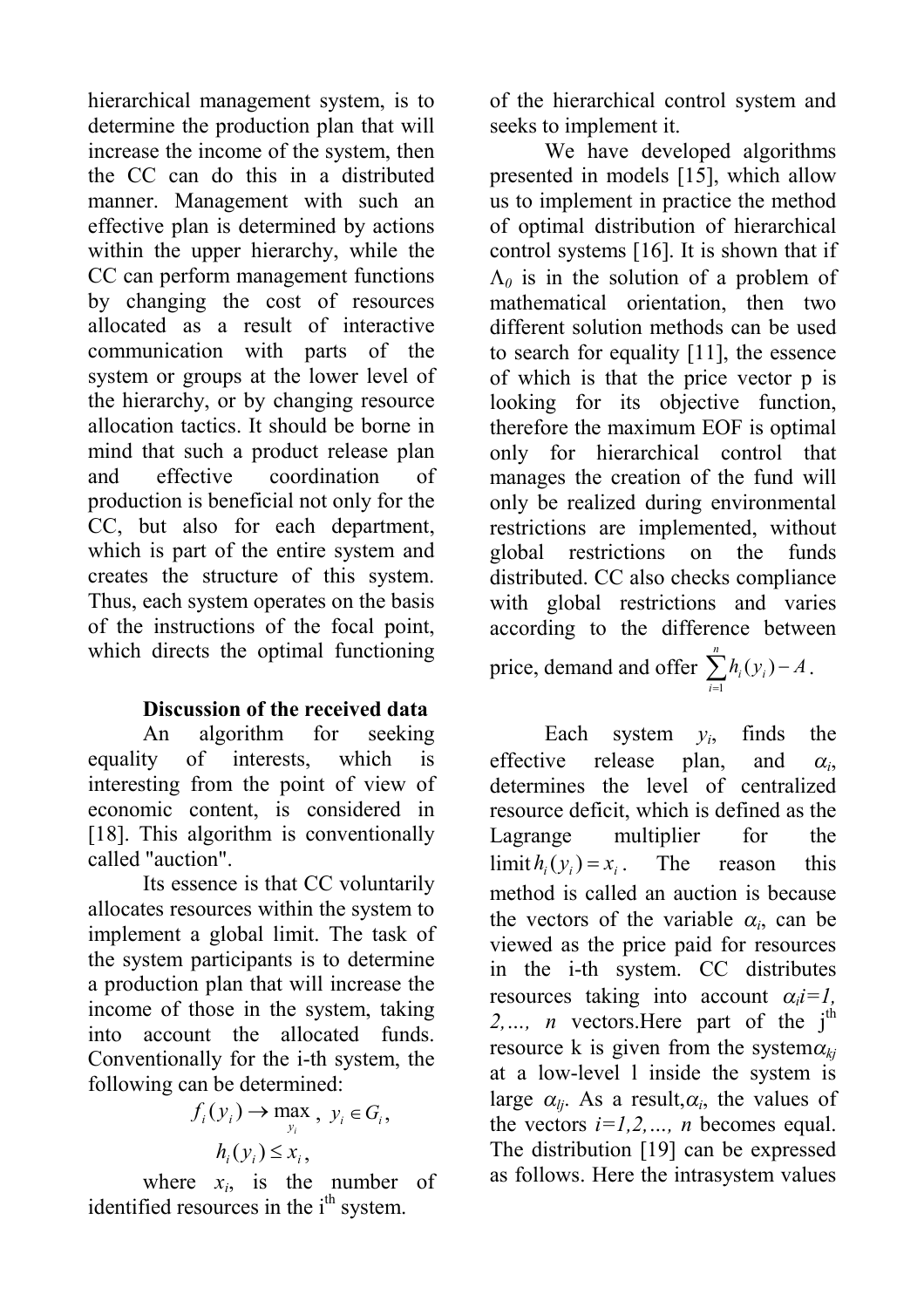$\{\alpha_i\}$  are equal and equal to the value defined above. **Conclusion** 

Thus, the described model meets the requirements of specific economic decisions on the basis of a qualitative assessment of financial and economic activities and a comprehensive financial expertise. The allocation of resources for hierarchical management in the model takes into account the requirements of the system, and secondly, the decentralized management method allows minimizing the amount of information entering the CC from the system and from the CC to the system [20].

The results of the analysis of generalized models and methods of hierarchical management allow us to formulate the following main conclusions [21]:

- when applying the methods of hierarchical control during allocation of resources, the solution of the problem is close to finding the equilibrium state of the system, in which a balanced distribution can also be effective for the CC system;

-equilibrium distribution is the effective point, and the maximum of

the type of the global goal function *F*( $f_1(x_1)$ ,  $f_2(x_2)$ , ...,  $f_n(x_n)$ ) must reach the effective point in the admissible set *Q0*.

Here, for each effective point, one can find the vector  $\mu = (\mu_1, \mu_2, \dots, \mu_n)$  $\mu_n$ ,  $\mu_i \geq 0$ ,  $i = 1, \ldots, n$ , *thus maximum of*  $\sum_{i=1}^n$ *i*  $\int_i f_i(x)$ 1  $\mu_i f_i(x_i)$  function lies on all  $x \in Q_0$ effective set point or  $=\sum_{i=1} \mu_i f_i(x_i)$   $\mu_i \ge 0$   $i=$ *n i*  $F = \sum \mu_i f_i(x_i)$   $\mu_i \ge 0$   $i = 1,...,n$ 1  $\mu_i f_i(x_i)$   $\mu_i \ge 0$   $i = 1,..., n$ ,

where,  $\mu_i$ ,  $i=1,2,..., n$  are selection coefficients defined in CC for each system [22].

If we consider the problem of resource allocation within the system as a multicriteria problem, which is considered as a set of criteria, then this expression is the convolution of the component objective functions and it is accumulation of the vector efficiency problem to the scalar efficiency problem [23]. Here the main objective function in the form of an additive function is not the only possible type, but one of the most convenient, satisfying all the requirements [24].

## **References**

1. Erdavletov S.R. Turizm Kazahstana: ucheb. posobie / M-vo obrazovaniya i nauki Resp. Kazahstan.- Almaty: Bastau, 2015. – P. 514 – 519

2. Arendt S.W., Ravichandran S., Brown, E. Hospitality and tourism journal matrix // Journal of Hospitality and Tourism Education. – 2007. – V.19,  $\mathbb{N}^2$ . – P.44-50

3.Troyanovskij V.M. Matematicheskoe modelirovanie v menedzhmente: ucheb. posobie / Izd. 2-e, ispr. i dop. - M: RDL, 2002. – 256 p.

4. YUsupov I. YU. Avtomatizirovannye sistemy prinyatiya reshenij: nauchnoe izdanie / Akademiya nauk SSSR. Bashkirskij filial. Otdel fiziki i matematiki. – M.: Nauka, 1983. – 88 p.

5. Nikitin P. I. Avtomatizirovannye sistemy obrabotki i poiska dokumental'noj informacii: nauchnoe izdanie - M.: Statistika, 1977. –136 p.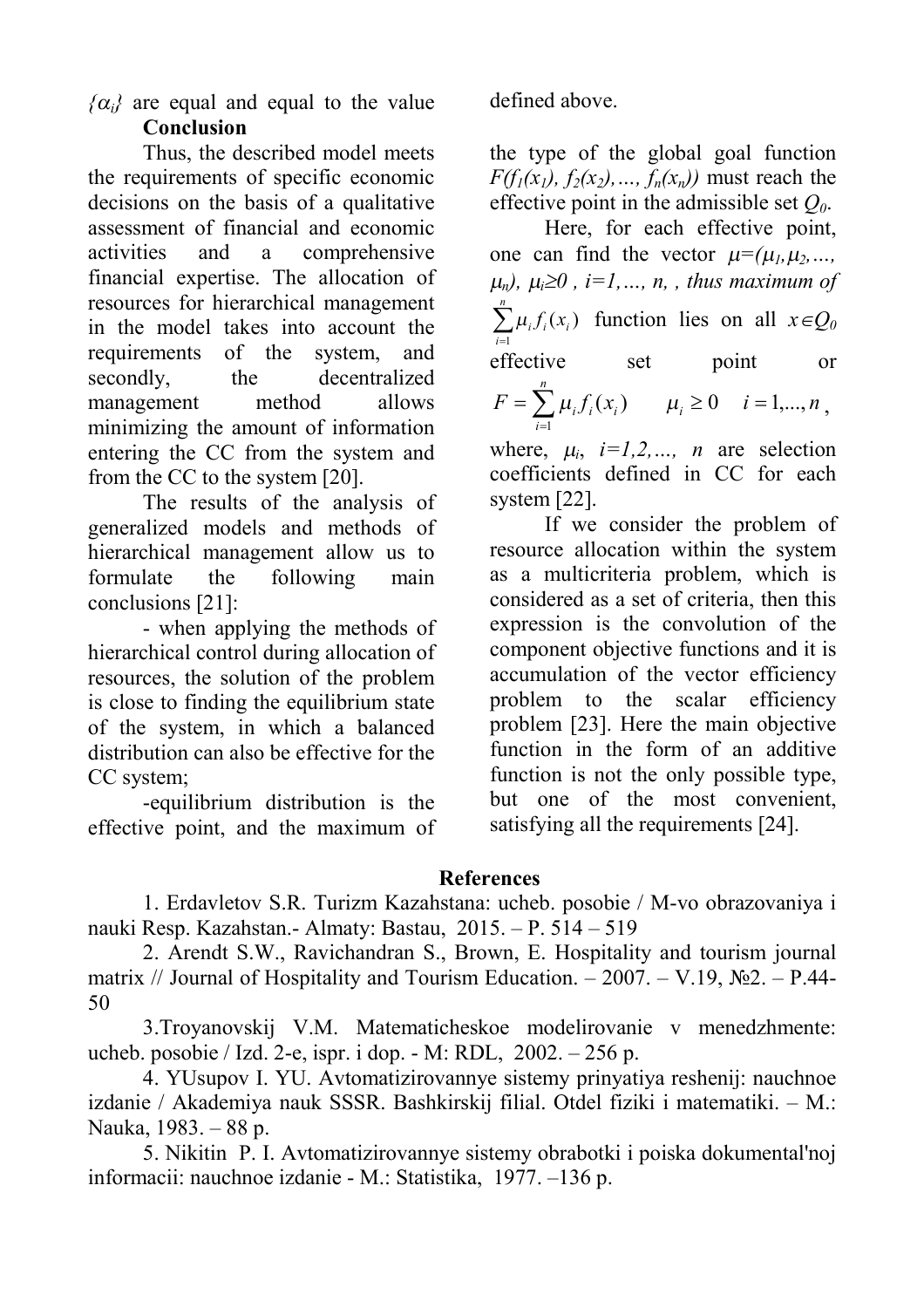6. Kundysheva E. S. Matematicheskoe modelirovanie v ekonomike: ucheb. posobie / pod red. B.A.Suslakova. – 2-e izd., pererab. i ispr. – M.: Izdatel'skotorgovaya korporaciya "Dashkov i Ko", 2006. 3–52 p.

7. Umbetov U., Shinykulova A. Primenenie matematicheskih metodov optimizatsii dlya transfer turistov // Promyishlennyiy transport Kazahstana. – 2019. –  $N_{2}$ .4. – P. 207-213

8. Umbetov U., Shinykulova A.B., Isaikin D.V., Maylyibaev E. K. Osnovnyie tipyi i zadachi upravleniya slozhnyimi sistemami // Trends of modern Science. XV International research and practice conference. – 2019. P.22-34

9. Volodin V.M., Shpakova S.M., Umbetov U. Problemyi razrabotki dekompozitsionnogo upravleniya slozhnyimi sistemami // Industrialnoinnovatsionnoe razvitie – osnova ustoychivoy ekonomiki Kazahstana. Nauchnyie trudyi mezhdunarodnoy nauchno-prakticheskoy konf. - Sh.: YuKGU im.M.Auezova,  $-2006$ . T.1.  $-$  P. 383-386

10. Umbetov U., Shinykulova A. B. Matematicheskaya zadacha planirovaniya deyatelnosti predpriyatiy turistskoy otrasli // Materialyi XV mezhdunarodnoy nauchno-prakticheskoy konferentsii. –2019. – P. 48-55

11. Church A., Coles T., Fish R. Tourism in sub-global assessments of ecosystem services // Journal of Sustainable Tourism. – 2017. –V. 25,  $\mathbb{N}_2$  11. – P.1529-1546

12. Hall C. M. Tourism and biodiversity: More significant than climate change // Journal of Heritage Tourism. – 2010. – V. 5, № 4. – P. 253-266

13. Duval D. T. Critical Issues in Air Transport and Tourism // Tourism Geographies. – 2013. – V.15, № 3. – P.494-510

14. Dobruszkes F., Mondou V. Aviation liberalization as a means to promote international tourism: The EU-Morocco case // Journal of Air Transport Management  $-2013$ . V. 29, P. 23-34

15. Gooroochurn N., Sinclair M.T. Economics of tourism taxation: Evidence from Mauritius // Annals of Tourism Research. – 2005. V. 32,  $\mathbb{N}$  2, P. 478-498

16. Li S., Blake A., Cooper C. Modelling the economic impact of international tourism on the Chinese economy: A CGE analysis of the Beijing 2008 Olympics // Tourism Economics. – 2011. – V.17, № 2, – P. 279-303

17. Narayan P.K., Economic impact of tourism on Fiji's economy: Empirical evidence from the computable general equilibrium model // Tourism Economics. – 2004. –V.10, №4. – P. 419-433

18. Umbetov U. U., Morokina G. S., Maylibayev E. K. Automation design systems for mechanical engineering and device node design // Journal of physics: Conference series. – 2020. – P.1515-1518

19. Shinykulova A. B., Umbetov U. U., Isaikin D. B., Maylibayev E. K. Optimizatsiya transportnih perevozok turistov // Journal of Theoretical and Applied Information Technology. – 2020. – P.212-215

20. Tkhagapsov A.V. Genera procuratio ratio in faucibus // Servitium in Russia et foris-p. – 2014. – T. 8. No. 6. – P. 97-109

21. Mishechkin G. V., Golubnichaya S. N. Fringilla faucibus in urbanized finibus // Servitium in Russia et foris. – 2014. –T. 8. No. 6. – P. 85-98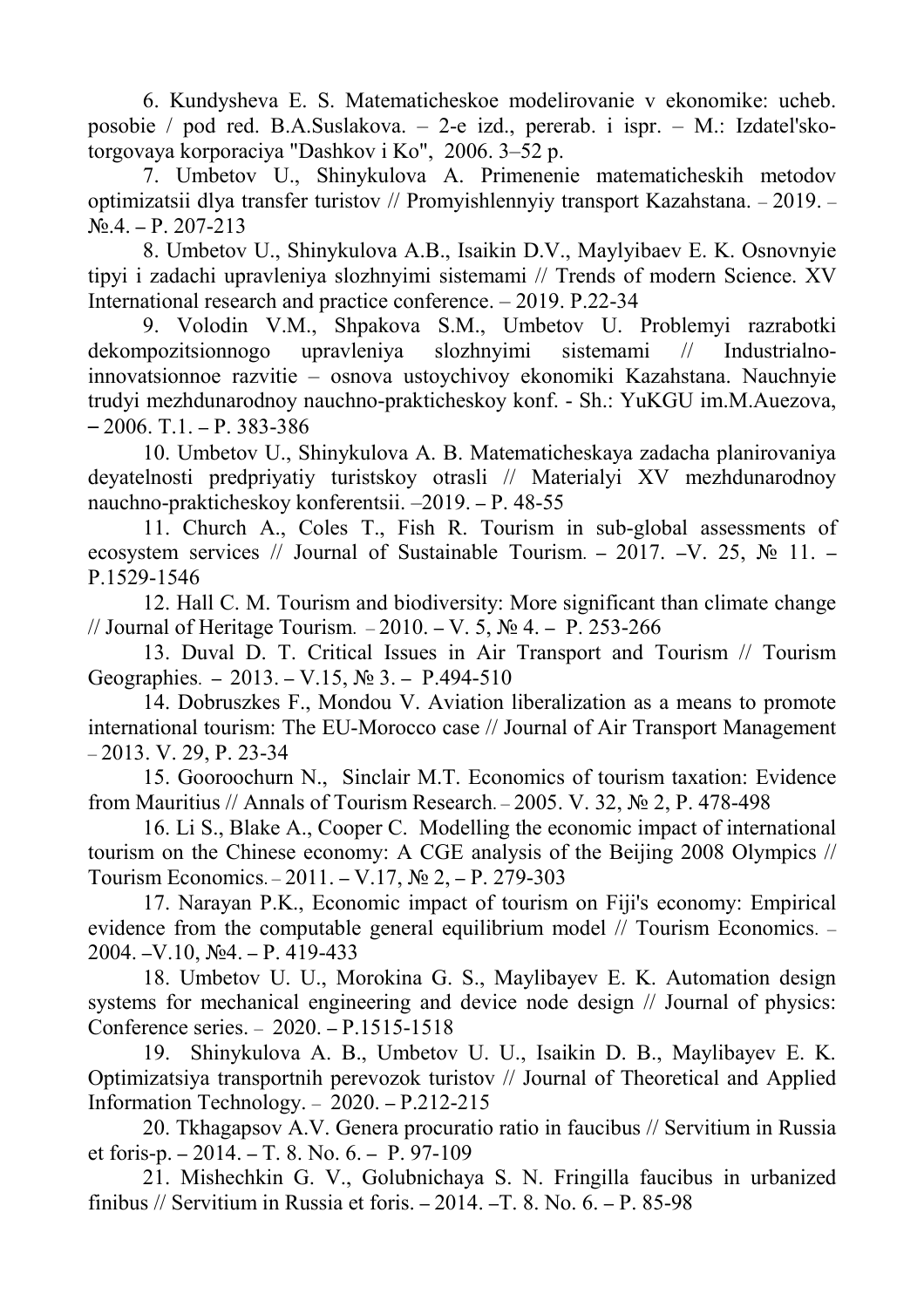22. Duran T. V. Theoria Socialis Procuratio. –Yekaterinburg: Ural Universitatis Publishing Casam, 2011. – P. 2 -15

23. Saak A. E., Pshenichnykh Yu. A. Administratione in socio-culturalis servitium et faucibus. – St. Petersburg.: Petrus. – 2007. – P. 20-43

24. Gursoy D. Future of hospitality marketing and management research // Tourism Management Perspectives. – 2017. – V. *25.* –P. 185-188.

## **ALGORITHM OF SOLVING GOAL IN TOURISM FOR HIERARCHICAL MANAGEMENT WITH LIMITED NECESSARY RESOURCES**

*Umbetov U., <sup>1</sup>Doctor of Technical Sciences, Professor, Shinykulova A.B., <sup>2</sup>Doctoral student Morokina G.S., 3 PhD in eng. sc, associate professor <sup>1</sup>Khoja Akhmet Yassawi International Kazakh-Turkish University, 161200, Turkestan, B.Sattarkhanov ave, 29, [uumbetov@mail.ru](mailto:uumbetov@mail.ru) <sup>2</sup>Kazakh University Ways of Communications, 050063, Zhetysu-1 mcr., B.32а,Almaty, [sh.anel14@mail.ru](mailto:sh.anel14@mail.ru) 3 Saint-Petersburg State University of Aerospace Instrumentation,190000, B.Morskaya,67, Saint-Petersburg, Russia, [galinasm404@mail.ru](mailto:galinasm404@mail.ru)*

#### **Summery**

This investigation was conducted according to the analysis of the activities of tourist companies in Kazakhstan and the identification of many economic reasons that create the foundation of the formation in the tourism industry. This paper was based on the construction of a mathematical description of the market of tourist services, in the conditions of competition between firms. It is shown that the analysis of the state of tourism is based on the application of numerical methods and, above all, mathematical approaches to many processes of the tourism business, the algorithm of hierarchical management decisions in the case of limited resources required for tourism production. There is a general description of the content and a formal statement about the allocation of resources. This article discussed the two types of claims and made a statement about the type and nature of the dependency, required for the following evidence, which were used to compile the report. Using the established features and the general model of hierarchical control, the theorem on finding the sum in equilibrium conditions is proved. Since the direction of inventory management was divided into classes, and deterministic tasks were set with a known demand, the possibility were shown of demand distribution and the functional dependence of demand. The possibility was given of using different models for each class. The tasks for different class was analyzed and recommendations for their use. The results obtained can be applied to the creation of digital technologies based on the Trace mode software and applications, for example, Low-code.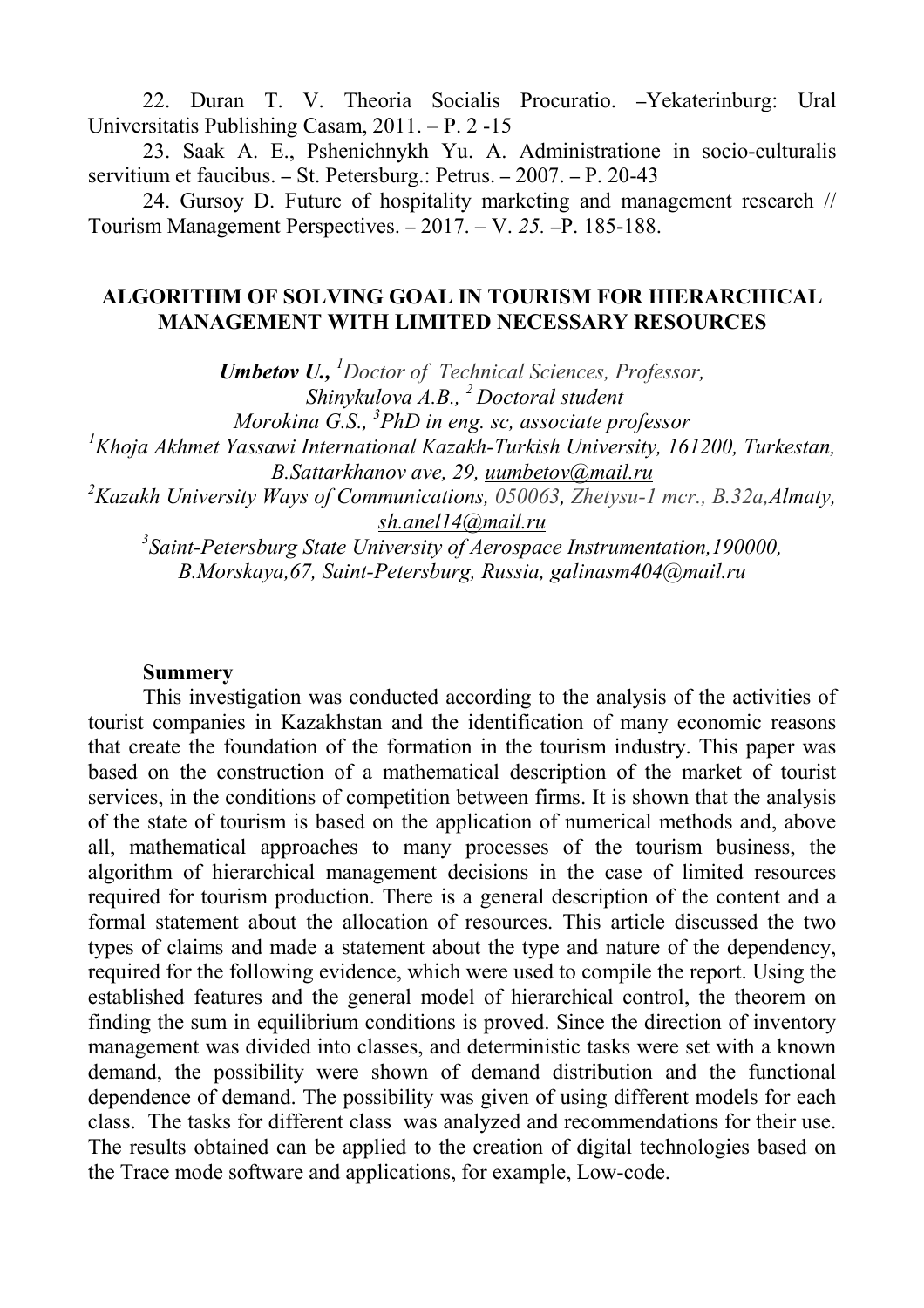**Key words:** tourism industry, hierarchical management, expert system, focal point, tourism, financial condition, user tourist, algorithm

# **ТУРИЗМГЕ ҚАЖЕТТІ ШЕКТЕУЛІ РЕСУРСТАРДЫҢ ИЕРАРХАРЛЫҚ БАСҚАРУ АЛГОРИТМІ**

*Умбетов У., 1 техника ғылымдарының докторы, профессор, Шиныкулова А. Б., <sup>2</sup>Докторант*

*Морокина Г.С., 3 техника ғылымдарыныңкандидаты, доцент <sup>1</sup>Қожа Ахмет Ясауи атындағы Халықаралық қазақ-түрік университеті, 161200, Туркістан, Б.Саттарханов даңғылы, 29, [uumbetov@mail.ru](mailto:uumbetov@mail.ru) <sup>2</sup> Қазақ қатынас жолдары университеіт, 050063, Жетису-1 м.ауд., B.32а, Алматы, [sh.anel14@mail.ru](mailto:sh.anel14@mail.ru) <sup>3</sup> Санкт-Петербург аэрокосмостық аспап жасау университеті,190000, Б.* 

*Морская, 67, Санкт-Петербург,Россия, [galinasm404@mail.ru](mailto:galinasm404@mail.ru)* 

# **Түйін**

Бұл зерттеу Қазақстандағы туристік фирмалардың қызметін талдау және туристік индустрияның қалыптасуына әсер ететін көптеген экономикалық себептерді, фирмалар арасындағы бәсекелестікті анықтау бойынша, туристік қызметтер нарығының математикалық сипаттамасын құруға негізделген.

Туристік өндіріс үшін қажетті ресурстар шектеулі болған жағдайда иерархиялық басқару шешімдерінің алгоритмі көрсетілген. Туризм жағдайын сандық әдістерді қолдана отырып, туристік бизнестің көптеген процестерін математикалық тәсілдер негізінде талдау мүмкіндігі көрсетілген.

Шектелген жағдайдағы ресурстарды бөлудің жалпы сипаттамасы және ресми мәлімдемесі келтірілген. Екі түрлі жағдай қарастырылып, есеп қойылымындағы дәлелдемелерді қолдану үшін қажет тәуелділіктің түрі мен сипаты туралы мәлімдеме жасалады. Белгіленген ерекшеліктер мен иерархиялық басқарудың жалпы моделін пайдаланып, тепе-теңдік жағдайындағы теорема дәлелденді.

Тауарлы-материалдық қорларды басқару бағыты сыныптарға бөлінгендіктен және белгілі сұраныспен детерминирленген мәселелер қойылатындықтан, сұранысты бөлу мүмкіндігі мен сұраныстың функционалды тәуелділігі көрсетілген. Проблемалардың әр класы үшін әр түрлі модельдерді қолдану мүмкіндігі талданып, оларды қолдануға ұсыныстар берілген. Алынған нәтижелерді Trace Mode режиміндегі бағдарламалық жасақтама мен қосымшалар негізінде, мысалы, Low-code негізінде цифрлық технологияларды құру үшін пайдалануға болатындығы қарастырылған.

**Кілтті сөздер:** туризм өндірісі, иерархиялық басқару, эксперттік жүйе,

координация орталығы, туризм, қаржылық жағдай, қолданушы турист, алгоритм